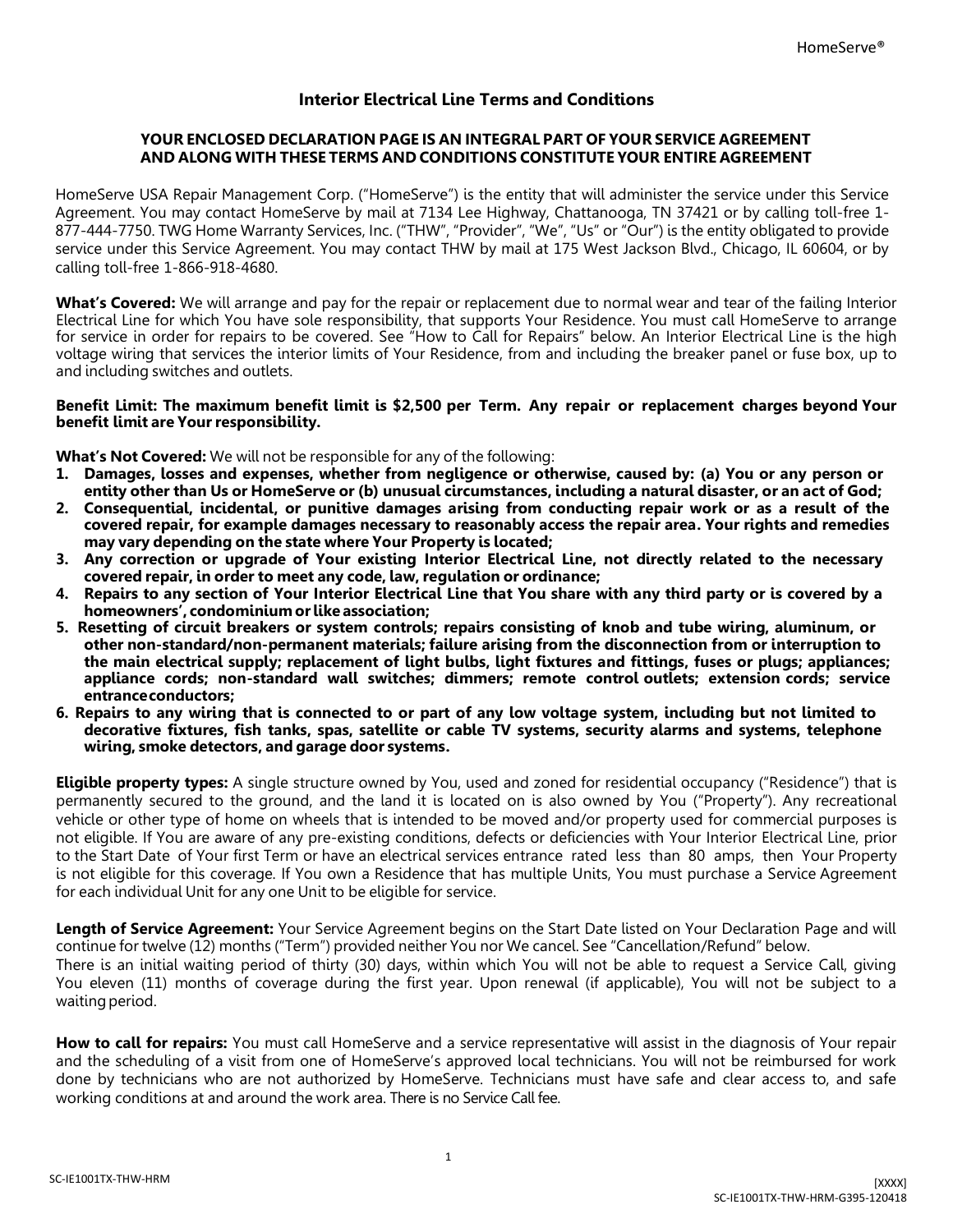**Covered repairs:** Covered repairs are guaranteed against defects in materials and workmanship for one year. Under the guarantee we will arrange at Our expense and discretion for repair or replacement. We disclaim any and all statutory or common law warranties (whether express or implied) other than Our covered repair guarantee and any implied warranties that cannot be excluded under applicable law.

**Receiving Documents Electronically**: You can receive Your Service Agreement and all related documents electronically. If You consented to electronic delivery, these documents will be sent to the email address listed on Your Declaration Page ("Email Address"). Documents sent to the Email Address will be deemed to have been received by You. You may stop receiving documents electronically by calling HomeServe or by updating Your preferences in Your profile on HomeServe's website. You may also call HomeServe to update Your Email Address or to receive a paper copy of Your Service Agreement.

**Renewal:** If You pay through Your utility bill, by credit/debit card or by direct debit this Service Agreement will automatically renew for a further term of 12 months. If You paid by check, or if You pay by credit/debit card and requested that We not automatically renew this Service Agreement, You must renew this Service Agreement prior to the end of the Term to ensure continuous coverage. We reserve the right to not offer this Service Agreement upon renewal.

**Cancellation/Refund:** You may cancel this Service Agreement at any time by calling HomeServe. If You cancel within thirty (30) days of the Start Date, You will receive a full refund less any claims paid by Us. If You cancel more than thirty (30) days after the Start Date, Your cancellation will be effective at the end of the then current billing month. If applicable, You will be entitled to a pro-rata refund less any claims paid by Us.

If Your local utility company or municipality provides similar coverage to You at no charge, You can contact HomeServe to cancel and You will receive a refund of the payments You have made less any claims paid by Us. You may be required to provide evidence of the similar coverage. If We find that You have such coverage or are otherwise ineligible for the coverage provided by this Service Agreement, We may cancel on no less than fifteen 15 days' written notice to You and will refund the payments You have made less any claims paid by Us.

We may cancel for any reason on sixty (60) days' written notice to You. We can also cancel, on no less than fifteen (15) days' written notice to You for: (a) non-payment of the Price; or (b) Your fraud or misrepresentation of facts that are material to this Service Agreement or benefits provided under it. If We cancel under (b) above, You will be entitled to a pro-rata refund less any claims paid by Us.

Written notices from Us under this section will tell You exactly when Your Service Agreement will be cancelled and why it has been cancelled. The notice periods referred to in this section begin when We send the notice to You.

## **Key Terms:**

"**Declaration Page**" - The enclosed document that forms a part of this Service Agreement, listing important information regarding You, Your Property and other vital information.

"**Price**" – The amount You agree to pay for this Service Agreement, as listed on Your Declaration Page.

"**Service Agreement**" - The documents that constitute all of Your rights and responsibilities as a Service Agreement holder; which consist of these terms and conditions and Your Declaration Page.

"**Service Call**" – A visit to Your Property by one of HomeServe's approved local technicians, where work is performed to diagnose and complete a single covered repair, or where it is determined the repair is not covered.

"**Unit**" - A self-contained space that includes, at minimum, a living area, kitchen and bathroom within Your Residence.

"**You**" or "**Your**" - The purchaser of this Service Agreement who is the Service Agreement holder listed on the Declaration Page.

**Privacy Policy:** Any information You provide HomeServe will be accessed, collected, used, transmitted, disclosed, stored, maintained and otherwise handled to administer Your Service Agreement by HomeServe or its group of companies, including, but not limited to, disclosing Your address, telephone number, and other contact information to third parties who conduct services on HomeServe's behalf. HomeServe or its group of companies and their selected partners may also use Your data to keep You informed by mail, telephone or email of any products or services which they consider may be of interest to You. For further details on how HomeServe uses Your information, please see their Privacy Policy a[t](http://www.homeserveusa.com/Customer_Data_Privacy_Policy.html) [www.homeserveusa.com/Customer\\_Data\\_Privacy\\_Policy.html.](http://www.homeserveusa.com/Customer_Data_Privacy_Policy.html) Should You have any questions or concerns about HomeServe's Privacy Policy or how they are using Your information or to update Your privacy preferences, please contact HomeServe.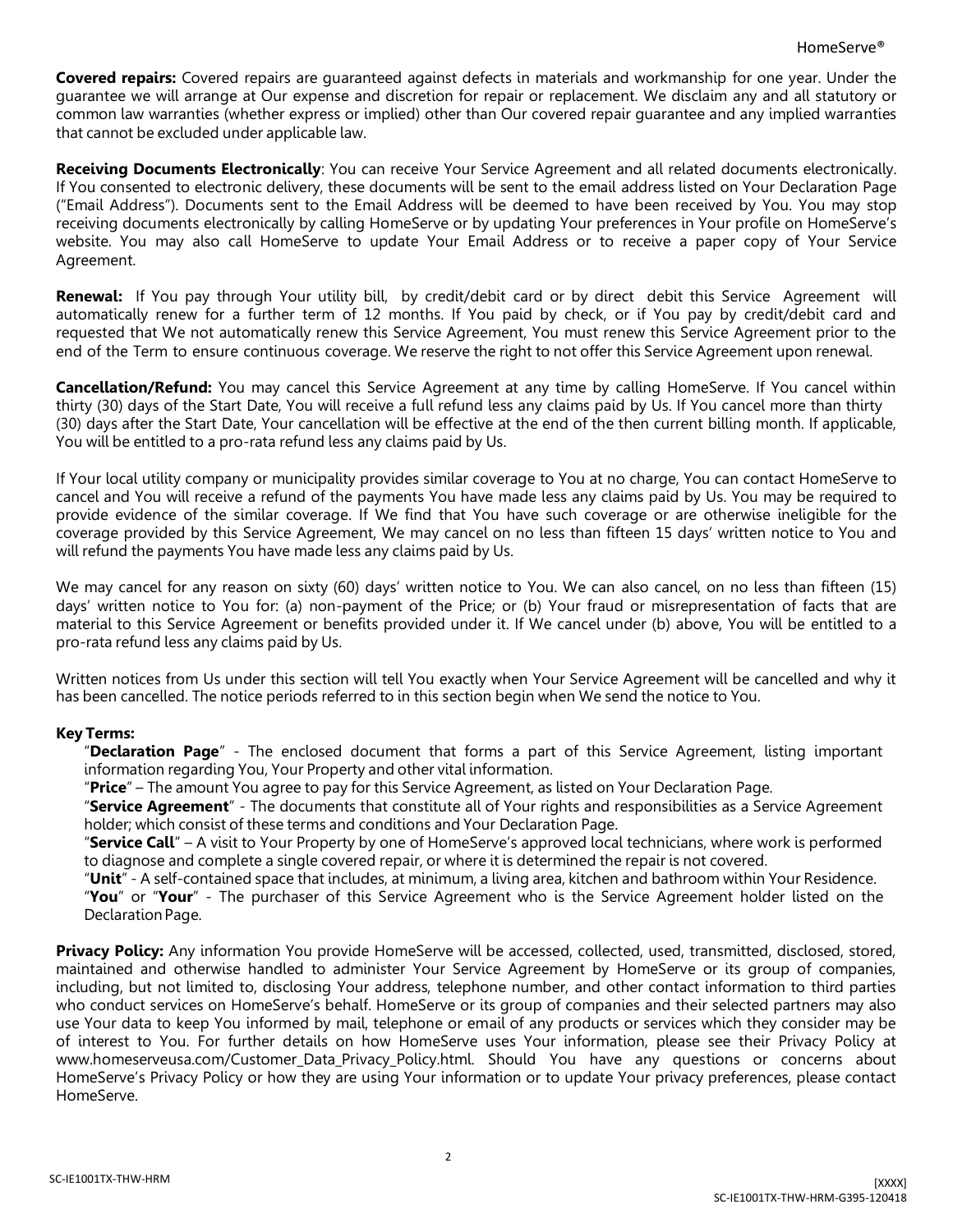**Assignment/Amendment:** We reserve the right to change this Service Agreement (including the price or to charge an additional fee) and to delegate any of Our obligations at Our sole discretion provided We give You thirty (30) days' prior written notice of the changes. The changes will become effective thirty (30) days after We send You the notice. If You do not like the changes, You may cancel this Service Agreement. You may not change this Service Agreement or delegate any of Your obligations. Should certain terms or conditions in this Service Agreement be held to be invalid or unenforceable, the remainder of the terms and conditions in this Service Agreement shall remain valid.

**Transfer:** This Service Agreement is not transferable by You.

**Responsibility for benefits owed to You:** This is not an insurance policy; it is a Service Agreement. HomeServe will serve as Your point-of-contact for all questions or concerns. Our obligations under this Service Agreement are insured under a service contract reimbursement insurance policy. If We fail to pay or to deliver service on a claim within sixty (60) days after proof of loss has been filed, or in the event You cancel this Service Agreement and We fail to issue any applicable refund within sixty (60) days after cancellation, You are entitled to make a claim against the insurer, Virginia Surety Company, Inc., 175 West Jackson Blvd., 11th Floor, Chicago, IL 60604, 1-800-209-6206.

Our Liability: To the extent permitted by applicable law, (1) You agree that We and HomeServe, and both of our **parents, successors, affiliates, approved technicians and our and their officers, directors, employees, affiliates,** agents and contractors shall not be liable to You or anyone else for: (a) any actual losses or direct damages that exceed the lowest applicable per covered repair benefit limit set out above; or (b) any amount of any form of **indirect, special, punitive, incidental or consequential losses or damages, including those caused by any fault,** failure, delay or defect in providing services under this Service Agreement, and (2) these limitations and waivers shall apply to all claims and all liabilities and shall survive the cancellation or expiration of this Service **Agreement. You may have other rights that vary from state to state.**

**Arbitration: YOU, THW AND HOMESERVE ALL AGREE TO RESOLVE DISPUTES ONLY BY FINAL AND BINDING ARBITRATION OR IN SMALL CLAIMS COURT as follows:**

- A. **EXCEPT FOR SMALL CLAIMS COURT CASES THAT QUALIFY, ANY DISPUTE THAT IN ANY WAY RELATES TO OR ARISES OUT OF THIS SERVICE AGREEMENT OR FROM ANY OTHER AGREEMENT BETWEEN US, OR SERVICES OR BENEFITS YOU RECEIVE OR CLAIM TO BE OWED FROM THW OR HOMESERVE, WILL BE RESOLVED BY FINAL AND BINDING ARBITRATION BY ONE OR MORE ARBITRATORS BEFORE THE AMERICAN ARBITRATION ASSOCIATION ("AAA"), OR ANOTHER ARBITRATION ADMINISTRATOR THAT WE MUTUALLY AGREE UPON**. Arbitration will apply not only to claims against THW or HomeServe, but also claims against the officers, directors, managers, employees, agents, affiliates, insurers, technicians, successors or assigns of THW or HomeServe. Arbitration and this paragraph shall apply to claims that arose at any time, including claims arising before this paragraph became binding on the parties. The federal arbitration act (9 U.S.C. §§ 1 et seq.) and not any state law applies to this agreement.
- B. For claims of \$10,000 or less, the party bringing the claim can choose to proceed by way of binding arbitration pursuant to the AAA's rules or, alternatively, can bring an individual action in small claims court.
- C. **YOU GIVE UP YOUR RIGHT TO PARTICIPATE IN A CLASS ACTION**. This means that You may not be a representative or member of any class of claimants or act as a private attorney general in court or in arbitration with respect to any claim. Notwithstanding any other provision of this Service Agreement, the arbitrator shall not have the power to determine that class arbitration is permissible. The arbitrator also shall not have the power to preside over class or collective arbitration, or to award any form of class-wide or collective remedy. Instead, the arbitrator shall have power to award money or injunctive relief only in favor of the individual party seeking relief and only to the extent necessary to provide relief warranted by that party's individual claim. No class or representative or private attorney general theories of liability or prayers for relief may be maintained in any arbitration held under this ServiceAgreement.
- D. HomeServe will pay any filing fee, administration, service or case management fee, and arbitrator fee that the AAA charges You for arbitration of the dispute, up to a maximum of \$1,500; provided, however, that the arbitrator may award costs and expenses to any party, if allowed by law. If You provide us with signed written notice that You cannot pay the filing fee, HomeServe will pay the fee directly to the AAA.
- E. If for some reason the prohibition on class arbitrations set forth in Subsection C cannot be enforced, then the agreement to arbitrate will not apply.
- F. **IF FOR ANY REASON A CLAIM PROCEEDS IN COURT RATHER THAN THROUGH ARBITRATION, YOU, THW AND HOMESERVE AGREE THAT THERE WILL NOT BE A JURY TRIAL.** You, THW and HomeServe unconditionally waive any right to trial by jury in any action, proceeding or counterclaim arising out of or relating in any way to this Service Agreement or from any other agreement between us, or the services or benefits You receive or claim to be